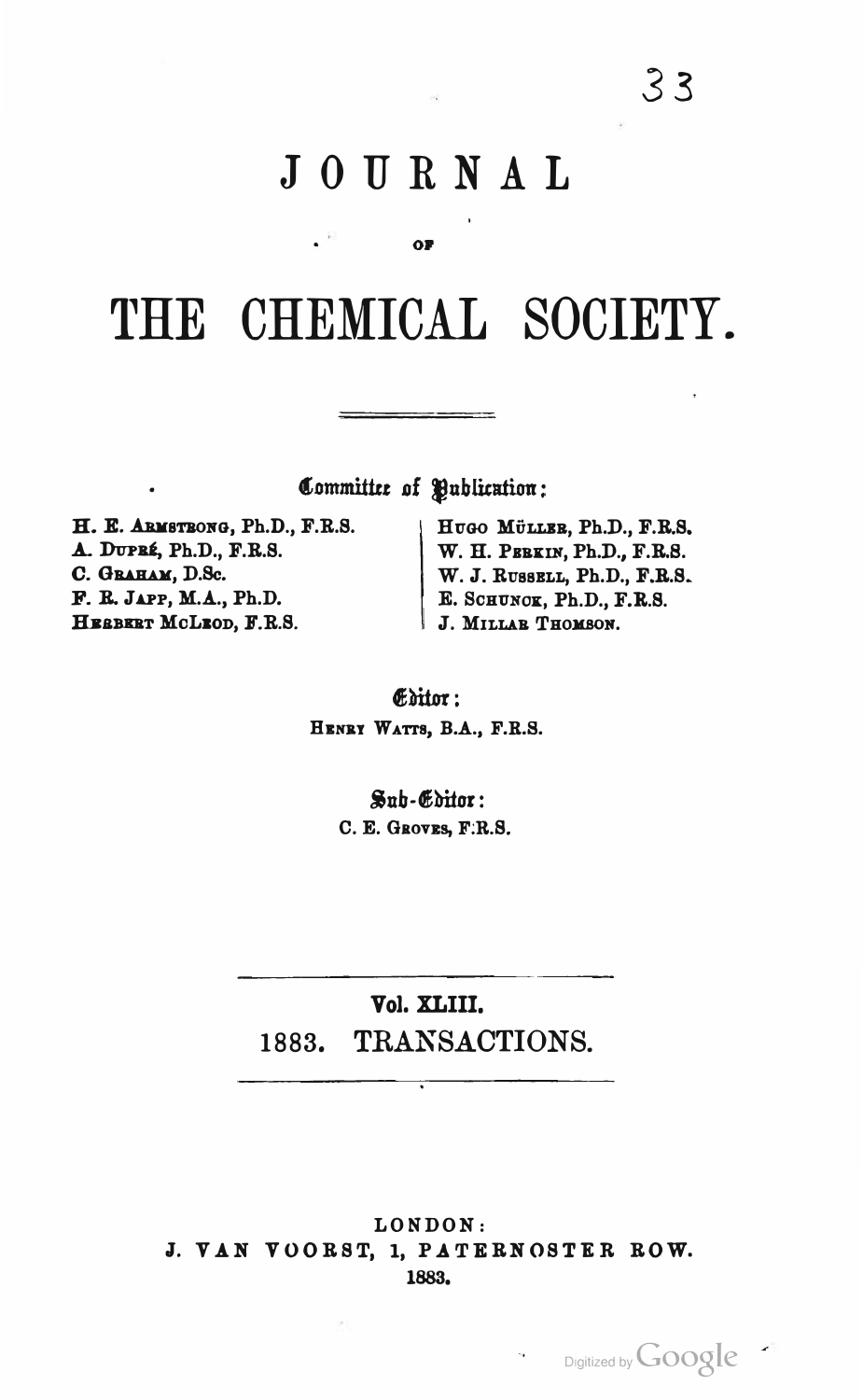## 140 FLIGHT: TWO NEW ALBUMINOUS MINERAL SPECIES,

with water, they must of necessity be greater than those accompanying the mixture of salt solutions.

My experiments show that-

(1.) When two salt solutions, which cannot experience double decomposition, are mixed, a change of volume takes place, due to the different affinities of the salts for water.

(2.) That double decomposition takes place in solution, and that the volume-change is an index and even a measure of this.

I hope soon to be able to lay before the Society a more extended series of experiments on this subject.

 $XIX. -Two$  New Aluminous Mineral Species, Evigtokite and Liskeardite.

By WALTER FLIGHT, D.Sc., F.G.S., of the Department of Mineralogy, British Museum, South Kensington.

#### Evigtokite.

THIS mineral, described as "fluoride of aluminium," and obtained from the cryolite bed of Greenland, was bought in June, 1861, of Mr. Tayler ; it came, together with eudialyte, arfvedsonite, columbite, black cryolite, forgnsonite, sapphirine, garnet, allanite, &c., all from that locality. The whole mass consists of the same mineral, unaccompanied by any associated minerals ; it is made up of a congeries of minute white transparent crystals, mostly broken up, and lying entangled amongst each other in every sort of direction, which gives the mass an appearance of opacity much resembling that of kaolin or chalk. The hardness is very low ; particles are easily detached or broken in twain between the fingers.

When the mineral is heated in a glass tube, water is given off, and then hydrofluoric acid, with a strong acid reaction; the mineral does not melt. It was pounded and dried over sulphuric acid, and was fonnd to have the following composition, when the loss in weight is  $t$ aken to be water  $:$   $-$ 

Aluminium  $\therefore$  16.23; with fluorine 33.64 = 49.87  $\therefore$  0.59 Calcium ....  $22.39;$  , , , Sodium ....  $0.43;$  , ,  $0.33 = 0.76$  $94.29$ <br>5.71 .. 0.63 Equivalents.  $21.27 = 43.66...1.12$ Water  $\dots\dots\dots\dots\dots\dots\dots\dots\dots\dots\dots\dots\dots$ 100•00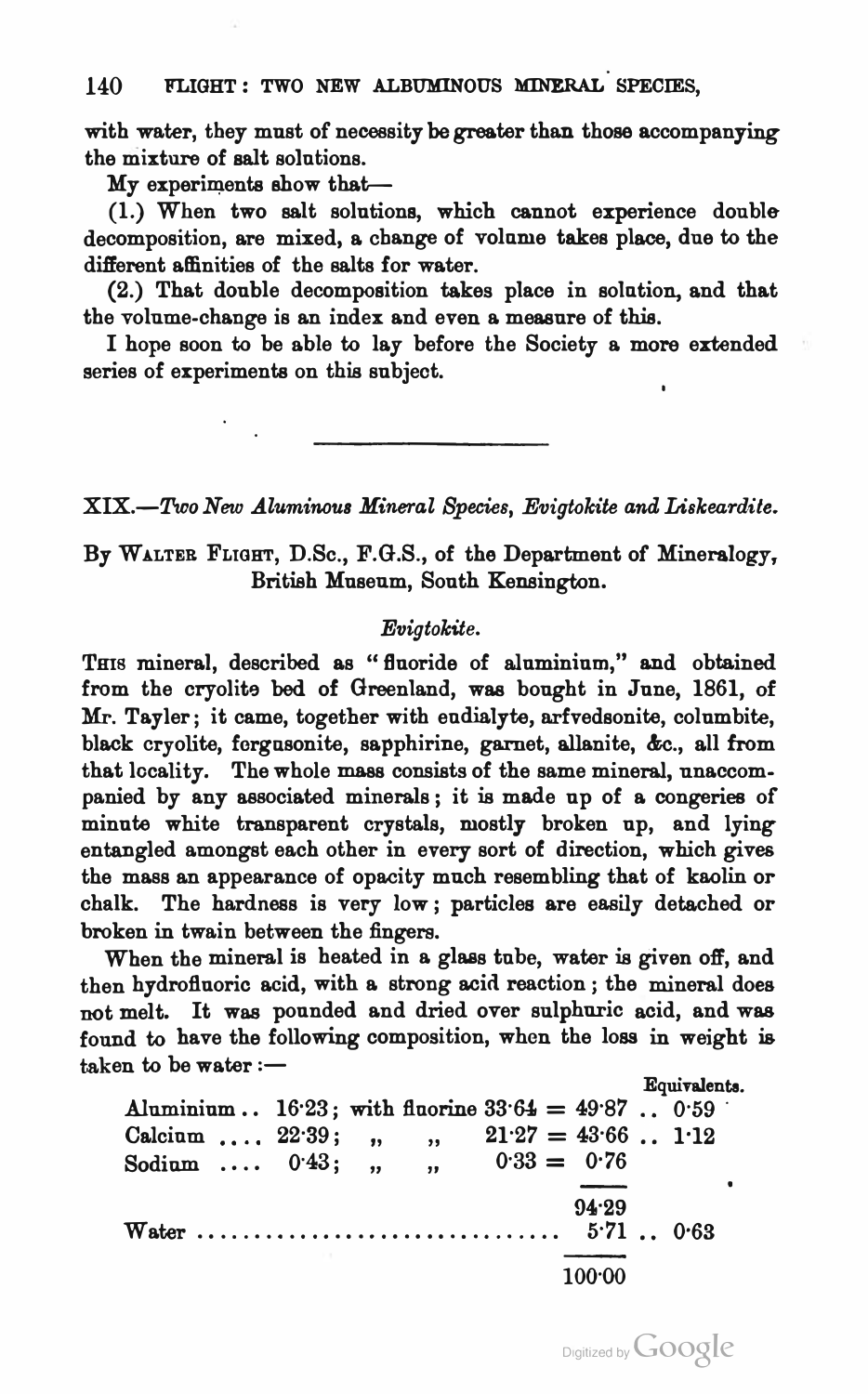These numbers, it will be seen, correepond closely with the  $formula-$ 

$$
Al_2F_6, 2CaF_2 + 2H_2O.
$$

The question suggests itself, may this body have been produced by the action of water containing lime sulphate on cryolite ?

No mineral described in Dana's  $\overrightarrow{A}$  System of Mineralogy, and its several appendices, or in the recent paper of Josef Brandl (Annalen, Band 213), on the composition of minerals of the cryolite group, corresponds with this mineral in composition, and I have th<sup>e</sup>reforo proposed to give it the name which stands at the head of this note.

## **Liskeardite**

To Mr. Richard Talling, of Lostwithiel, Cornwall, who has adde<sup>d</sup> so many new British species to the collection, belongs the honour of having noticed this mineral in 1874. At a later date, in 1877, some further specimens were sent to the British Museum, by Mr. Barnett, of Chyandour, near Penzance. It is a white crystalline mineral, with <sup>a</sup>slig<sup>h</sup>t tint of blue or greenish-blue, and occurs as <sup>a</sup>layer, sometimes <sup>a</sup>quarter of an inch thick, g<sup>e</sup>nerally of a uniform fibrous structure, lining hollows or encasing quartz and other minerals. It is associated with earthy chlorite and quartz, iron pyrites, some copper pyrites an<sup>d</sup> mispickel being disseminated in the lode material. Scorodite, in hoes-like aggregations also occurs with it, and in at least one instance the interior of the bosses of scorodite is filled with the mineral in <sup>q</sup>uestion.

An analysis of this mineral, made in 1878, showed it to have the  $following composition :=$ 

| Ferric oxide            | 7.640                                                                           |
|-------------------------|---------------------------------------------------------------------------------|
| Alumina  28.229         |                                                                                 |
| Arsenic oxide  26.962   |                                                                                 |
| Sulphuric oxide  1.111  |                                                                                 |
| Copper oxide $1.027$    |                                                                                 |
| Lime $0.719$            |                                                                                 |
| Water at ordinary temp  | 4.351                                                                           |
| $\overline{\mathbf{z}}$ | $\lceil 100^{\circ} \ldots \ldots \ldots \ldots 10 \cdot 962$ (six equivalents) |
| , 2                     | $120^{\circ}$ 5.551 (three equivalents) $34.053$                                |
| ,,                      | 140-190° 8.220)<br>with lead oxide  4.969) (seven equivalents)                  |
| $\overline{\mathbf{z}}$ |                                                                                 |

#### 99·741

These numbers correspond with the formula-

$$
\mathrm{R}^{\prime\prime\prime}\mathrm{AsO}_{4,}8\mathrm{H}_{2}\mathrm{O}_{2}
$$